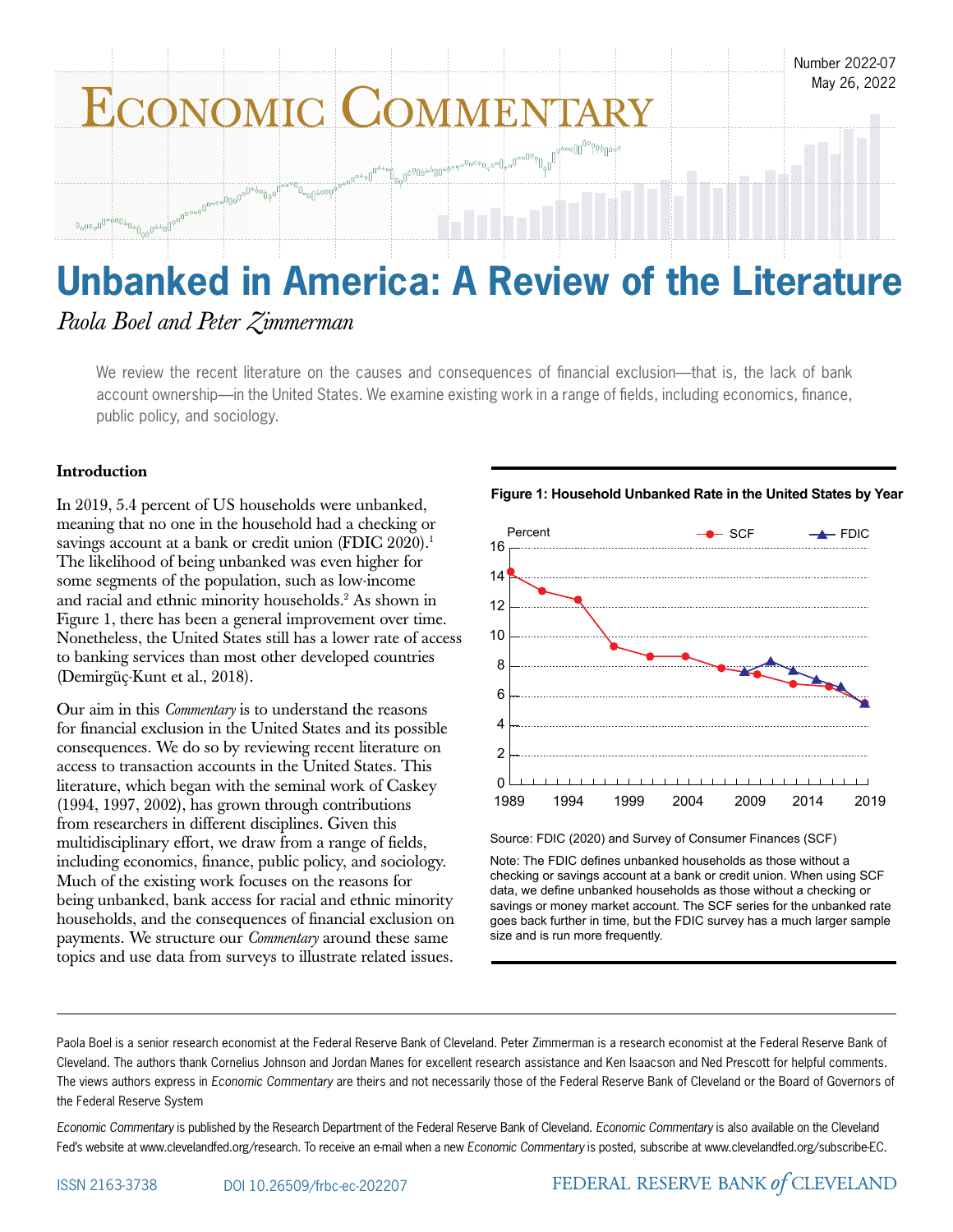### Reasons for Not Having a Bank Account

The 2019 Federal Deposit Insurance Corporation (FDIC) Survey of Household Use of Banking and Financial Services asks households about their reasons for not having a bank account. As shown in Table 1, the most common answers focus on the costs of maintaining a bank account, including meeting minimum balance requirements and paying fees for overdrafts and other services. Indeed, according to Pew Center on the States (2012), about one-third of overdraft users close their accounts because of high fees.3 Because most of the literature so far has examined the effects of overdraft fees, problems with previous bank accounts, and distance from bank locations, we focus on these topics. A lack of trust in banks and a desire for privacy are also commonly cited by FDIC survey respondents, but we have found less literature on these issues.

### *Costs of having a bank account*

There is considerable literature assessing the consequences of overdraft fees for bank account ownership. However, the overall effect of overdraft charges on financial inclusion is unclear. On the one hand, overdraft fees can discourage individuals from opening and maintaining bank accounts, excluding them from the financial system. On the other hand, revenue streams from fees may make low-balance accounts more profitable and thus incentivize banks to open accounts for a wider range of customers.

Overdraft fees have not always been common in the United States. Checking account overdraft fees as a business model became prevalent only in the 1980s. Berre, Blickle, and Chakrabarti (2021) discuss how, in the late 1980s, increased computing power and growing sophistication in cost accounting made it possible for banks to categorize individual customers based on their profitability. Banks began to charge higher fees for account services and overdrafts so that even low-balance accounts would be profitable on a stand-alone basis. This approach, in turn, had implications for financial inclusion. Higher fees make it rational for some low- and moderate-income (LMI) customers to close their accounts. This effect of higher fees on account closures is likely to be stronger during economic downturns, when LMI customers may need to watch their spending more carefully.

### **Table 1: Reasons among the Unbanked for Not Having a Bank Account, 2019 (by percentage)**

|                                                         | <b>Cited reason</b> | <b>Main reason</b> |
|---------------------------------------------------------|---------------------|--------------------|
| Cannot meet minimum balance requirements                | 48.9                | 29.0               |
| Lack of trust in banks                                  | 36.3                | 16.1               |
| Desire for more privacy                                 | 36.0                | 7.1                |
| <b>High bank account fees</b>                           | 34.2                | 7.3                |
| Unpredictable bank account fees                         | 31.3                | 1.6                |
| Identification, credit, or former bank account problems | 20.5                | 8.0                |
| Banks do not offer needed products and services         | 19.6                | 1.9                |
| <b>Bank locations are inconvenient</b>                  | 14.1                | 2.2                |
| <b>Bank hours are inconvenient</b>                      | 13.0                | 2.4                |
| <b>Other reasons</b>                                    | 17.8                | 13.9               |
| No cited reason                                         | 10.4                | 10.4               |

#### Source: FDIC (2020)

Notes: The FDIC survey asked unbanked households about their reasons for not having a bank account. Households were asked to cite all reasons that apply and then to choose the main reason.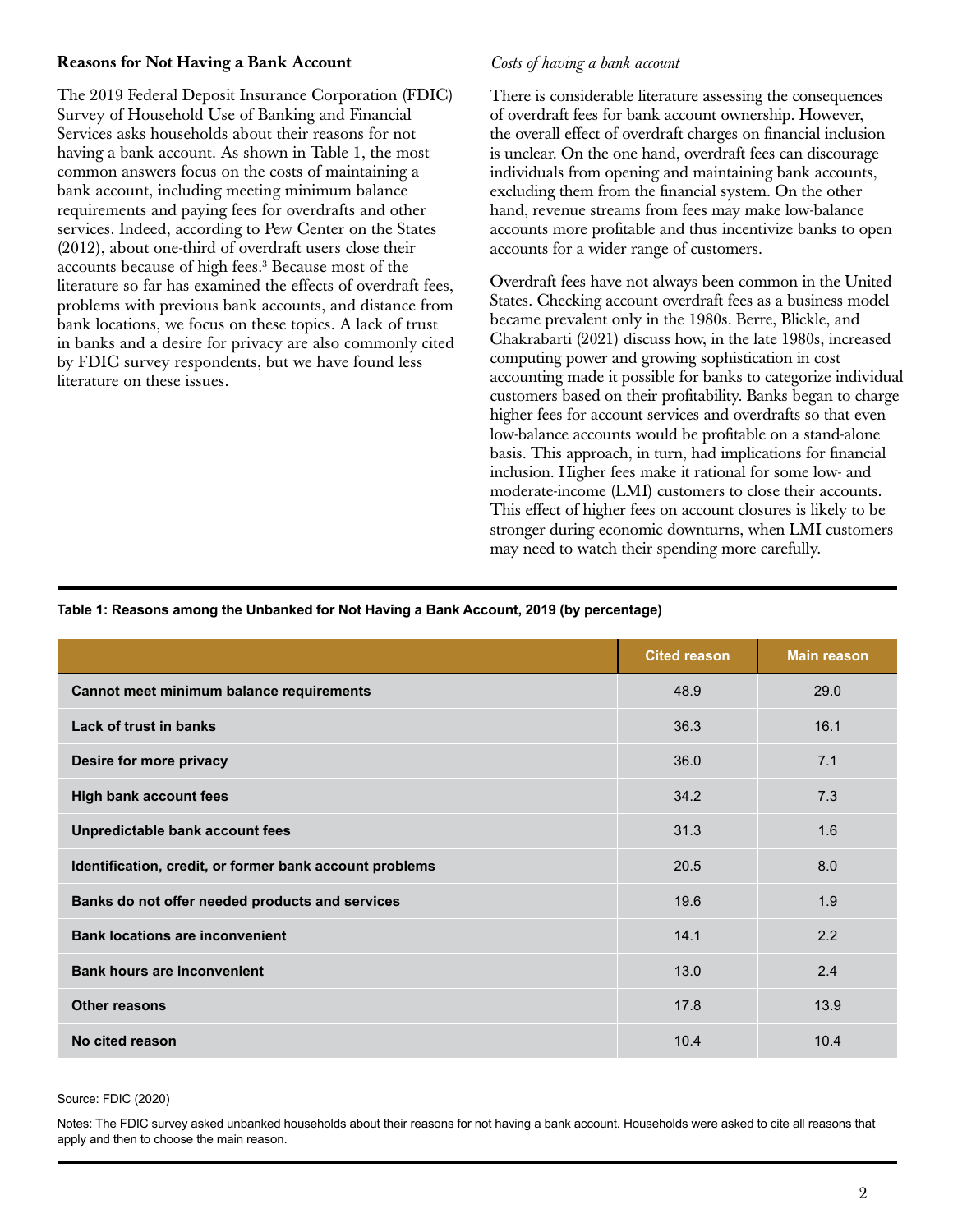Servon (2017) provides an in-depth report on the banking experience for low-income individuals and families in the United States. She concludes that many find it difficult to predict when banks will charge them a fee and how much the fee might be. This lack of clarity can be costly because it makes financial planning difficult and penalizes mistakes. It can also induce people to use alternative financial services such as check cashers.<sup>4</sup> Fees tend to be more transparent at check cashers than at banks, but also substantially higher. Nevertheless, Servon reports that for many lower-income families, the immediate availability of funds provided by check cashers—as well as the greater transparency and more personal service due to recurrent customer–teller interactions —can offset their higher fees. Using unique survey data, Rhine, Greene, and Toussaint-Comeau (2006) find evidence that a consumer's decision to be unbanked is not made independently from the decision to obtain financial services from check cashers.

Many of Servon's conclusions are supported by Barr (2012). Working with the University of Michigan, Barr designed and conducted a unique survey of more than a thousand LMI families in the Detroit area between 2005 and 2006. About 30 percent of the adults surveyed were unbanked. The study finds that LMI households face high monetary costs from using alternative financial services, including high fees and a lack of saving opportunities. They are also confronted with substantial nonpecuniary costs; for example, according to Barr, they have to wait in line to pay bills in person and may suffer strained relationships with friends and family as they ask for help with borrowing needs. Survey interviewers asked unbanked respondents about potential changes that could make them more likely to open a bank account. The most common answers were lower and less confusing fees, more convenient bank hours and locations, lower minimum balance requirements, and the ability to get faster access to new deposits.

Even though overdraft fees can be expensive for consumers, there is some evidence that they can help improve access to bank accounts. Dlugosz, Melzer, and Morgan (2021) analyze whether overdraft fee restrictions affect bank account ownership. They study the consequences of a 2001 ruling by the Office of the Comptroller of the Currency (OCC) that relaxed state-imposed overdraft fee limits for national banks. The authors identify this as a quasi-natural experiment because the fee caps varied by state and over time. This setup allows them to isolate the impact of fee caps on financial inclusion. They find evidence that when fee caps were abolished, national banks increased overdraft fees and expanded the supply of overdraft credit. Yet other costs came down; in particular, national banks lowered minimum balance requirements by at least 25 percent relative to the minimums at state banks, which were not subject to the OCC ruling. In addition, in states where national banks are exempted from overdraft fee caps, the

share of LMI households with a checking account rose by 10 percent relative to shares in other states after the fee cap exemption. This rise in inclusion persisted for several years. These results suggest that overdraft fee caps may hamper financial inclusion by making it less profitable for banks to serve LMI customers.

Customers' overdraft fee costs can also depend on how banks order the processing of transactions. Because a bank can charge additional overdraft fees every time it processes a transaction on an already overdrawn account, it can maximize overdraft revenue by processing the largest transactions first. This is called "high-to-low reordering."5 Pew Charitable Trusts (2016) examines the practices of 50 of the largest banks and finds that high-to-low reordering is widespread. The study recommends that banks should process transactions either chronologically or from low to high. However, the benefits of a mandated change in ordering are not clear because reducing banks' revenues can make them more reluctant to provide low-balance accounts. Di Maggio, Ma, and Williams (2020) study the effect of high-to-low reordering on demand and supply for banking services. They examine a series of lawsuits that challenged the practice of high-to low reordering at multiple US banks and find that banning it causes a permanent decline in borrowing from nonbanks such as payday lenders. They also find that affected households significantly increase their consumption of certain durable goods and of essential nondurable goods. However, the paper also finds that banks are significantly more likely to close their branches after being required to stop the practice of high-to-low reordering. Furthermore, such closures appear to be concentrated in low-income zip codes and in areas where banks already have fewer branches. Collectively, these results suggest that highto-low reordering bans make it less likely that households borrow from payday lenders in the short run, but they can also mean less access to traditional banking services in the longer run, especially for low-income individuals.

Overall, the existing literature provides evidence that overdraft fees can be costly for low-income individuals. Prescott and Tatar (1999) argue that the costs of an account might even exceed the benefits for many unbanked households. Speedier payment settlement would likely help, as customers would then get faster access to funds rather than potentially waiting days for checks or electronic transfers to clear (Brainard 2020). Real-time payments could also make bank account management easier, since people would know instantly how much money they have available. Ultimately, however, low-balance accounts might not be profitable for banks. Indeed, the studies we reviewed show that when fees are constrained—for example, by overdraft caps or bans on high-to-low reordering—banks compensate for their lost revenue by imposing unfavorable terms for low-balance account holders, a situation which reduces access in the longer term.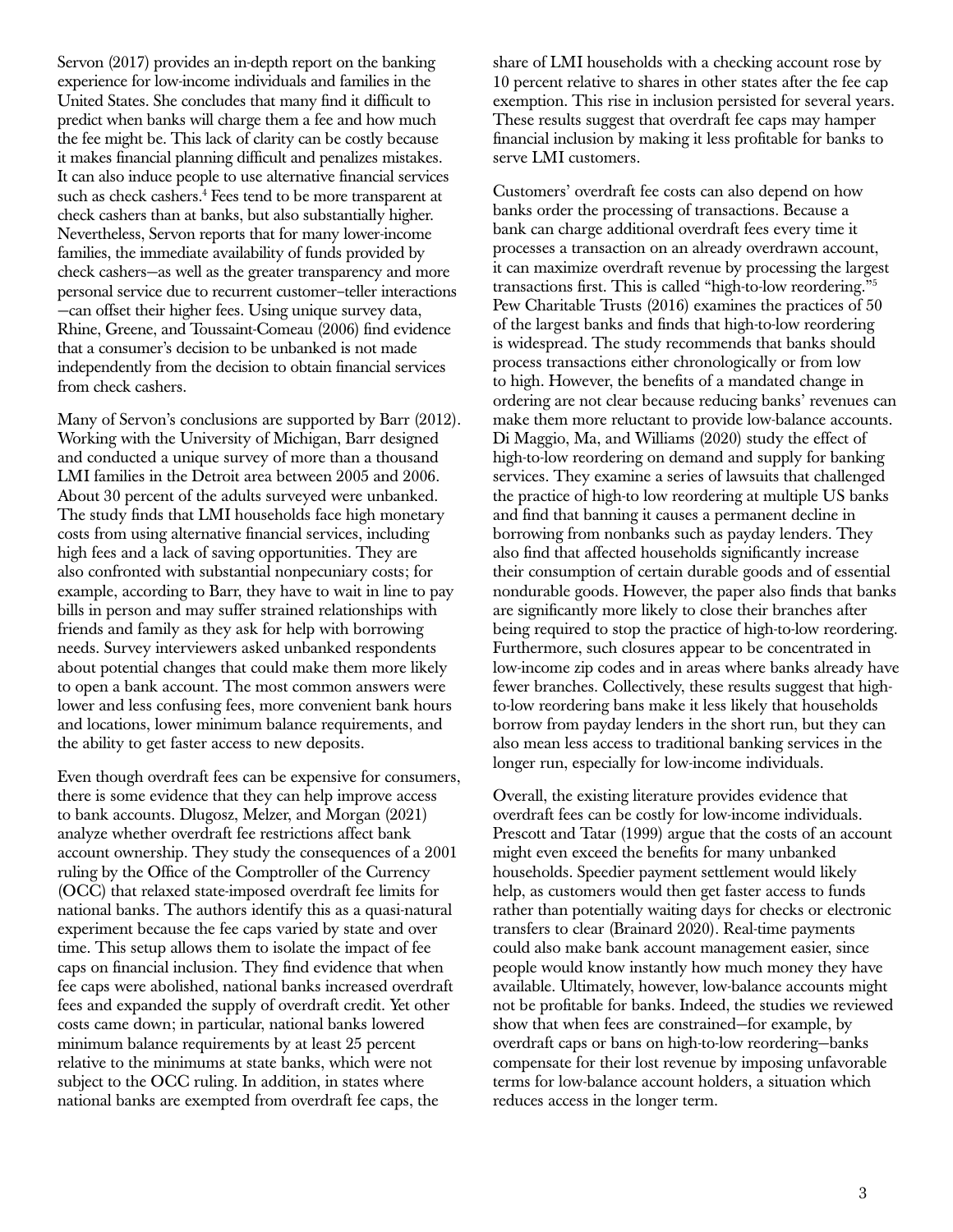### *Former bank account problems*

Overdraft fees may not only cause households to forgo a bank account, but they can also have implications for involuntary closure of checking accounts, that is, account closures initiated by the bank. As discussed by Campbell, Martínez-Jerez, and Tufano (2012), virtually every large US bank uses data from ChexSystems, a banking reporting agency that collects information about depositors' problems with bank accounts, including unpaid overdraft fees, checks bounced at retailers, and suspected fraud. Banks use these data to assess the riskiness of a customer and, in turn, to determine when an existing account should be closed and whether an applicant can open a checking account or obtain a debit card. This means that problems reported on ChexSystems can have long-term consequences for one's ability to open a bank account.<sup>6</sup> Indeed, there is strong anecdotal evidence that a customer's being reported on ChexSystems can lead banks to deny that customer a checking account or to offer that customer only high-cost or limited-service accounts (see, for example, Servon, 2017).

There is, however, little formal research on how banks use ChexSystems data to determine who should be able to open an account. Campbell, Martínez-Jerez, and Tufano (2012) study ChexSystems data to identify the characteristics of people whose bank accounts are closed involuntarily. The authors find that involuntary closures are more frequent in US counties with overall lower education levels, lower wealth levels, higher unemployment rates, and a larger fraction of single mothers. Closures are also higher in communities with high property-crime rates, low electoral participation, and a high availability of payday lending credit. Bank characteristics also matter: counties with more competitive banking markets and more multimarket banks experience higher closure rates compared to counties with less banking competition and a higher presence of local banks. This difference may arise because local banks have better customer knowledge and so are less likely to accept applications from risky customers—and more likely to show forbearance—compared to bigger banks that are less informed about the local market and have fewer vested interests in a particular community. Also, banks appear more willing to accept risky clients when they face increased local competition for customers, a situation which can, in turn, lead to higher account closure activity. The latter suggests that an increase in involuntary account closures does not necessarily imply less financial inclusion.

# *Location of bank branches*

In recent years, concerns have been raised about the effects that bank branch closures may have on financial inclusion (see Board of Governors of the Federal Reserve System, 2019). There is, however, no consensus in the academic literature regarding whether proximity to bank branches promotes financial inclusion.

Goodstein and Rhine (2017) examine the influence of geographic proximity to a financial institution on a household's joint decision about whether to have a bank account and whether to use nonbank financial transaction services. Using 2011 data from the FDIC and US Census Bureau, they find that a household with reasonable geographic access to bank branches is more likely to have a bank account and is less likely to use nonbank financial transaction products, though the magnitudes are fairly modest. For lower-income households, the positive effect of bank branch proximity on bank account ownership is somewhat larger. However, the importance of branch proximity is less than that associated with income, education, or race.

In contrast, Célerier and Matray (2019) find that an expansion of bank branches driven by a supply shock increases financial inclusion. They study the consequences of the passage of the Riegle-Neal Interstate Banking and Branching Efficiency Act of 1994, which made bank branching across US states legal but also gave states the right to erect barriers to the entry of interstate branches. States lifted these barriers in a staggered way in the following years. Using FDIC data to identify the location of bank branches and using the Survey of Income and Program Participation (SIPP) to identify both banked and unbanked low-income households for the period 1993 to 2005, they find that the density of bank branches increases by around 20 percent in poor counties after a state fully deregulates.7 This increased presence of bank branches in turn leads to a 4 percent increase in the likelihood that a low-income household is financially included.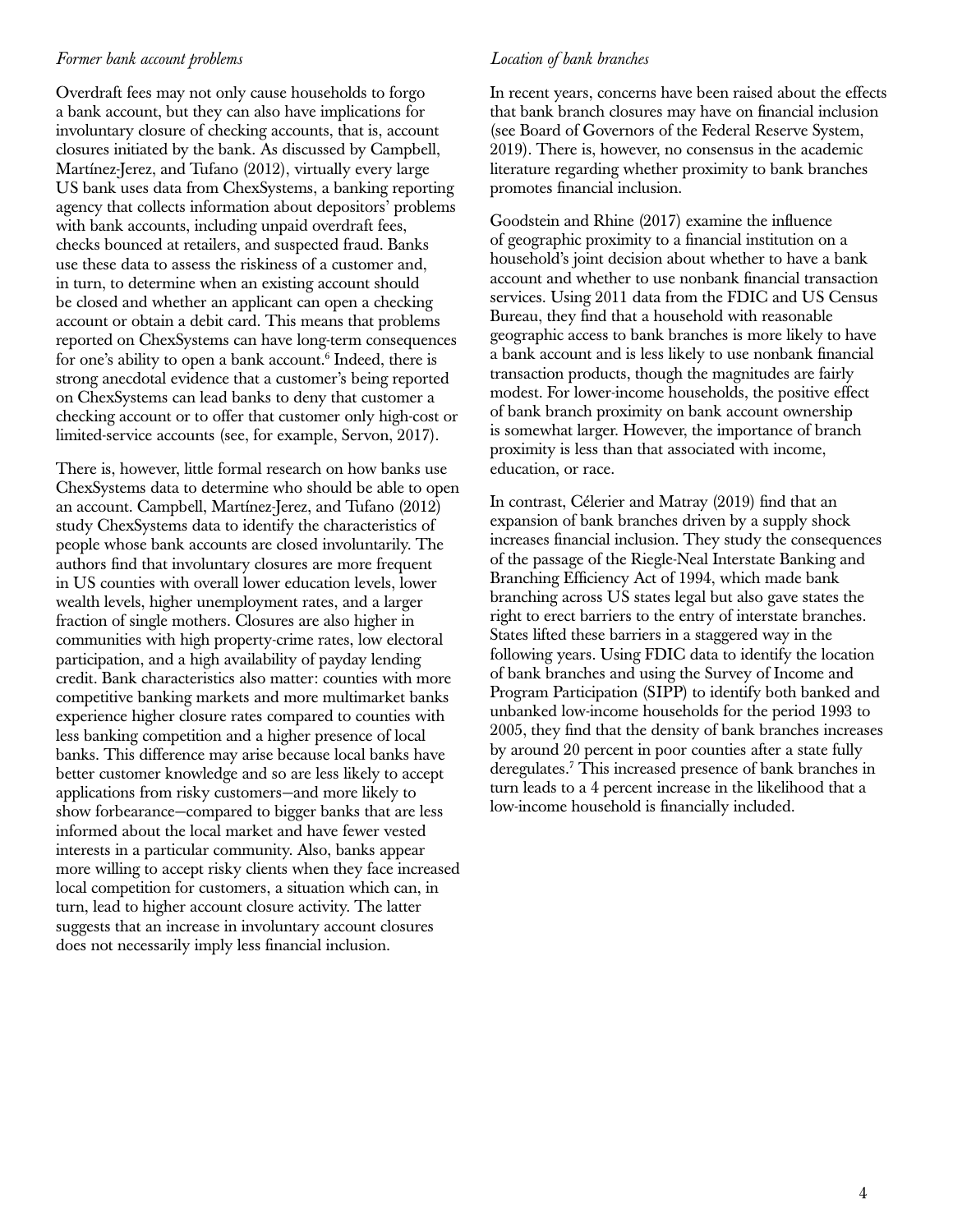Changes in the structure of banking in recent decades may mean that physical proximity to a bank branch is less important now than in the past and that access to the internet is correspondingly more important. For example, the rise of online banking, mobile phone ownership, and new entry from fintech (financial technology) firms has made geographic proximity less important. Table 2 shows how mobile banking has grown since 2015, while physical visits to banks have fallen. Furthermore, Figure 2 demonstrates a positive association between access to the internet and to banking, suggesting the two issues are likely connected. For example, in 2019, 87 percent of banked households had access to a smartphone, compared to only 64 percent of unbanked households.

In today's financial system, internet access may well be a bigger factor in financial inclusion than physical access to a bank branch. Friedline and Chen (2021) investigate associations between the racial makeup of communities and rates of fintech penetration, measured as rates of high-speed internet access, smartphone ownership, and online and mobile banking. Using 2015 data from highpoverty zip codes, they find that low-income communities of color have the lowest fintech adoption rates. Friedline, Naraharisetti, and Weaver (2020) find similar results for rural communities: low-income rural communities of color have the lowest fintech adoption rates.

### **Table 2: Primary Method Used to Access Bank Account (percentage of banked households)**

| Year | <b>Bank teller</b> | <b>ATM/Kiosk</b> | <b>Telephone</b> | <b>Online</b> | <b>Mobile</b> | <b>Other</b> |
|------|--------------------|------------------|------------------|---------------|---------------|--------------|
| 2015 | 28.2               | 21.0             | 3.0              | 36.9          | 9.5           | 0.9          |
| 2017 | 24.3               | 19.9             | 2.9              | 36.0          | 15.6          | 0.7          |
| 2019 | 21.0               | 19.5             | 2.4              | 22.8          | 34.0          | 0.3          |

#### Source: FDIC (2020)

Notes: Data refer to the most common method used to access bank accounts in the previous 12 months: visiting a bank teller, using an ATM or bank kiosk, calling the bank on a telephone, using a computer or tablet (that is, online banking), using a mobile phone app, or using some other method.

#### **Figure 2: Smartphone and Home Internet Access by Bank Account Ownership**



Source: FDIC (2020)

Note: The FDIC survey asked each household if members owned or had regular access to a smartphone and if they had internet access at home using a desktop, laptop, or tablet computer.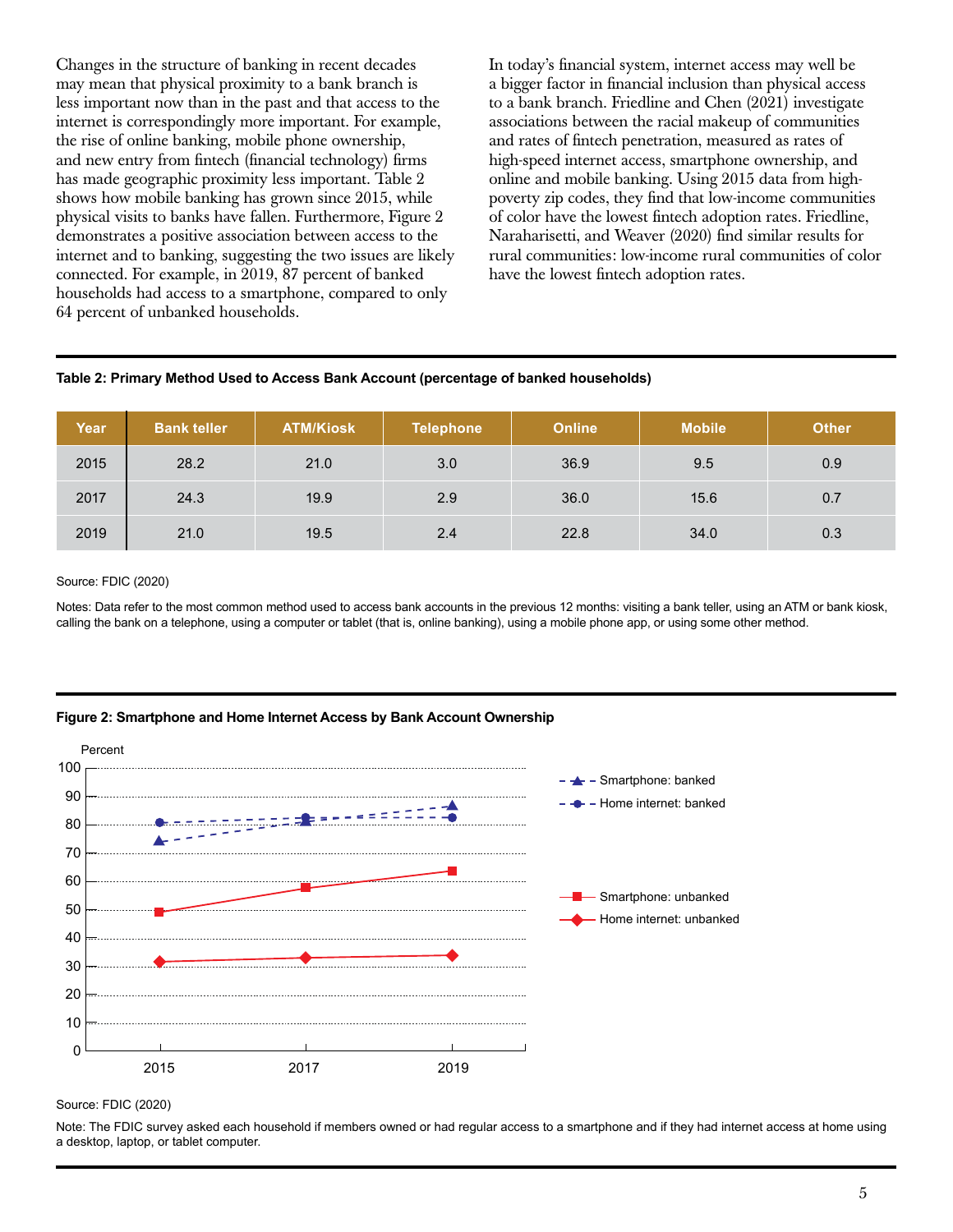

**Figure 3: Unbanked Rate by Race or Ethnicity, Selected Groups**

Source: FDIC (2020) Note: We follow the FDIC classifications for race and ethnicity.

### Access to Bank Accounts for Racial and Ethnic Minority Households

According to the FDIC (2020), US households belonging to racial and ethnic minority groups are less likely to be banked, as shown in Figure 3.<sup>8</sup> Part of the recent literature has focused on this issue. For example, Faber and Friedline (2020) conducted an independent survey among 1,344 banks across the United States to investigate differences in the costs and fees of checking accounts at commercial banks. They found the costs of opening and maintaining accounts to be higher in areas with larger Black and Hispanic populations.

One problem with studying the effects of race and ethnicity on account ownership is that they are correlated with other household characteristics such as income and education. Rhine and Greene (2013) confront this problem by studying the 2004 SIPP, which is a longitudinal survey. By looking at changes in the banking status of individual households over time, they are able to identify the characteristics that explain account ownership. They find that race and ethnicity are important determinants of banking status, even after accounting for other characteristics. In contrast, Yogo, Whitten, and Cox (2021) examine a dataset of all US tax filers during 1999–2018 and find that the effect of race and ethnicity on access to bank accounts disappears once income and zip codes of households are taken into account. Rhine and Greene (2013) do not have geographic data at the zip code level, so it is possible that race and ethnicity may cease to be important determinants of financial

inclusion once geography is fully taken into account. However, there is a strong correlation between race and zip code, so it is not clear which matters more (Aliprantis, Carroll, and Young, 2019).9

Immigration status is another important determinant of bank account access. Rhine and Greene (2006) use data from the SIPP over 1996–2000 to study immigrants' decisions to open bank accounts. The analysis finds that immigrants as a group are significantly less likely to have bank accounts than people born in the United States, with Mexican and other Latin American immigrants displaying the highest unbanked rates. Using a probit model, Rhine and Greene (2006) find many of the same factors affect the likelihood of opening a bank account for both US-born and immigrant respondents. For example, having a higher net worth, earning a higher income, and being married all reduce the likelihood of being unbanked. Having lower levels of education, poverty-level income, or a large family all make being unbanked more likely.

Amuedo-Dorantes and Bansak (2006) examine the effect of access to banking services on immigrants to the United States and find that access to a bank is associated with larger savings. The authors examine a dataset from the Mexican Migration Project containing information on Mexican immigrants' banking and remittance behavior and their legal immigrant status at the time of migration. Since 2002, recognition by some US financial institutions of Mexico's Consular Identification Card—the *matrícula consular*—as an acceptable form of identification has increased Mexican immigrants' access to US banking services. Nonetheless, the authors find banking among Mexican immigrants remains limited, with only 9 percent of the respondents reporting having a US bank account. The authors use a tobit model to estimate the effects of banking on Mexican immigrants' money transfers to their families. They find that having a US bank account does not appear to significantly raise monthly remittances by Mexican immigrants, but it does help increase the lump-sum amount they bring back home at the end of their migration periods.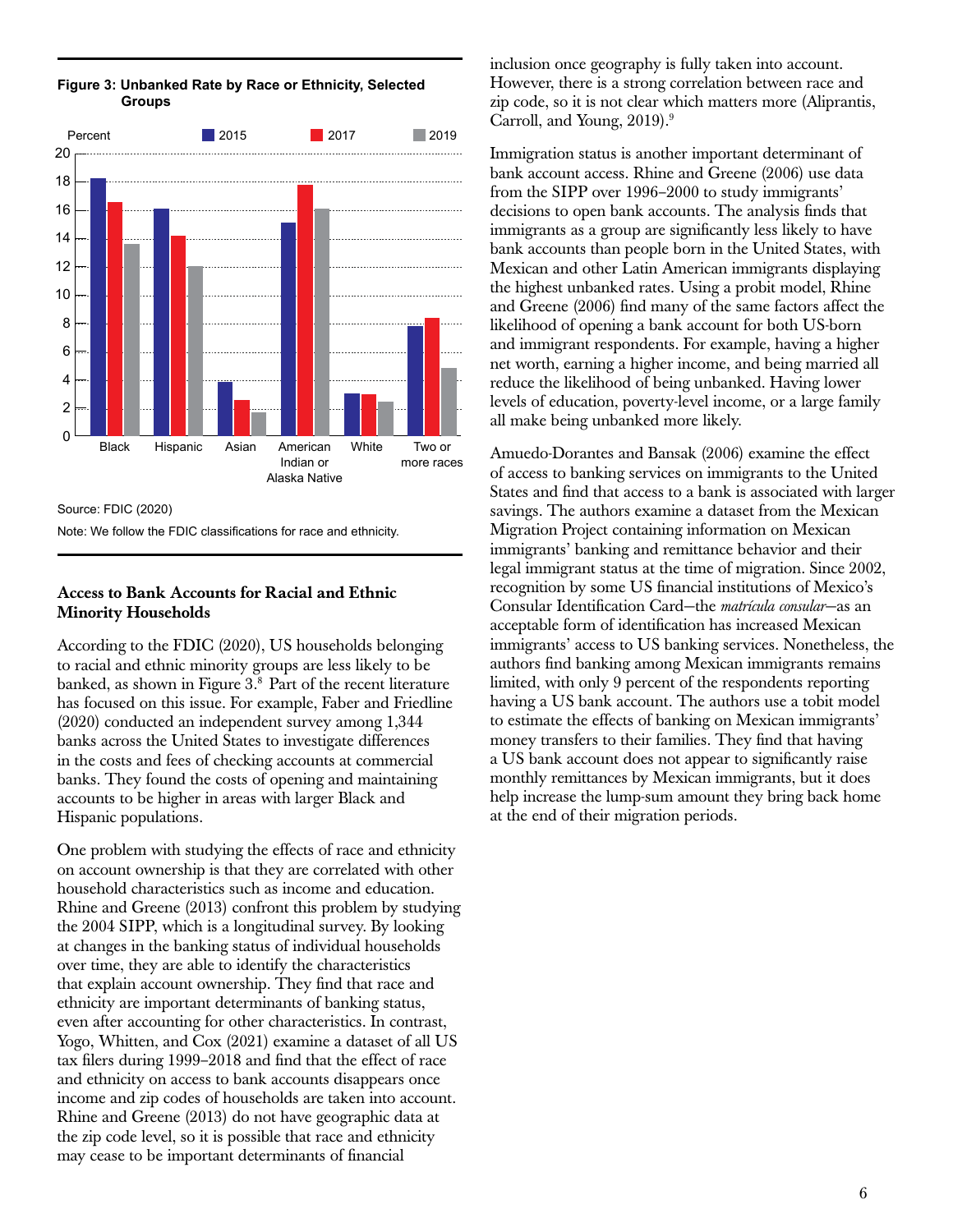#### **Table 3: Shares of Payment Instrument Use, by Banking Status (percentage)**

| <b>Payment instrument</b> | <b>Unbanked</b> | <b>Banked</b> |
|---------------------------|-----------------|---------------|
| Cash                      | 60.4            | 18.9          |
| Prepaid card              | 19.5            | 2.2           |
| Credit card               | 14.9            | 26.2          |
| Money order               | 3.2             | 0.3           |
| Income deduction          | 2.0             | 0.7           |
| Debit card                | 0.0             | 34.3          |
| Check                     | 0.0             | 5.0           |
| Other                     | 0.0             | 12.3          |

Source: Authors' calculations from the 2020 Survey of Consumer Payment Choice (SCPC)

Notes: Income deduction denotes direct payments from income, for example, automatic deductions for an employee's portion of health insurance. In the absence of a bank account, credit card bills can be paid using money orders. Cash can also be used, either by visiting the card issuer's branch location or the issuer's automatic teller machine (ATM). Not all credit card issuers accept cash payments.

### Consequences for payments

Cash use is declining in the United States. Cash was used for 40 percent of transactions in 2012 (Greene, Schuh, and Stavins, 2018), 26 percent in 2019 (Greene and Stavins, 2020) and just 21 percent in 2020 (Foster, Greene, and Stavins, 2021). However, cash transactions remain prevalent for the unbanked. As Table 3 shows, unbanked consumers used cash for 60 percent of their payments in 2020, compared to only 19 percent for banked consumers.

How do the unbanked fare in an increasingly cashless society? According to Coyle, Kim, and O'Brien (2021), only 60 percent of consumers made at least one in-person payment in the previous 30 days in August 2020 (in any payment medium), compared to 96 percent in October 2019, a reduction that suggests a smaller potential role for cash as a medium of payment during the COVID-19 pandemic. If fewer merchants accept cash and more commerce is done online, then unbanked households' dependence on cash could shut them out of some markets. One solution is to use prepaid cards to conduct electronic payments. The 2020 Survey of Consumer Payment Choice (SCPC) shows that unbanked individuals used prepaid cards for roughly 20 percent of their transactions, compared to only 2 percent for the banked ones, a difference suggesting that prepaid cards are, indeed, a partial substitute for electronic bank accounts.

Overall, however, the extent to which prepaid cards address the needs of the unbanked remains an open question. According to Pew Charitable Trusts (2015), unbanked prepaid cardholders use their cards much like a traditional checking account. Most users would like prepaid cards to offer savings options, but they are less interested in the ability to overdraw their accounts. Hayashi (2016) explains that general purpose reloadable (GPR) prepaid cards—which share the same networks, such as Visa or MasterCard, as standard cards—can be used much like regular debit cards. That is, cardholders can make purchases at any physical or online store that operates on their card's network, can withdraw cash at ATMs or merchants, and can send and receive bank payments. And, importantly, in 2016 the Consumer Financial Protection Bureau introduced additional protections for prepaid cards, making them more similar to traditional bank accounts.<sup>10</sup> Consumers can also avoid unexpected overdraft and nonsufficient funds (NSF) fees entirely by choosing a GPR card that does not offer an overdraft capability, just like with a bank account.

Fees incurred by prepaid card holders can vary widely, as shown by Wilshusen et al. (2012) and Hayashi and Cuddy (2014). Various fees can make GPR cards costlier than traditional checking accounts, even without overdraft or NSF fees. For example, cardholders who do not receive periodic direct deposits may incur a per-purchase fee. Also, some retailers charge fees when cardholders reload their cards using cash. According to Shy (2020), respondents to the SCPC and the Diary of Consumer Payment Choice find prepaid cards to be slightly less secure and less convenient than debit cards and slightly costlier.

However, GPR cards may have some advantages over traditional bank accounts. For example, it is generally much easier to qualify for a GPR card than for a traditional bank account, since prepaid cards tend not to use ChexSystems as a reporting tool. Moreover, GPR cards typically do not have minimum balance requirements to open an account or to qualify for lower or zero monthly fees. In addition, overdraft fees on GPR cards tend to be much lower than for checking accounts; see Hayashi, Hanson, and Maniff (2015).

### Conclusion

The unbanked rate has been decreasing in the United States, but it remains high compared to unbanked rates in other developed economies. Lower-income and racial and ethnic minority households are more likely to lack access to a bank account than white households with higher incomes. Fees and minimum balance requirements are important factors in the decision to be unbanked. However, several studies show that when fees are constrained, banks find lowbalance accounts unprofitable, so access to bank accounts can actually decline.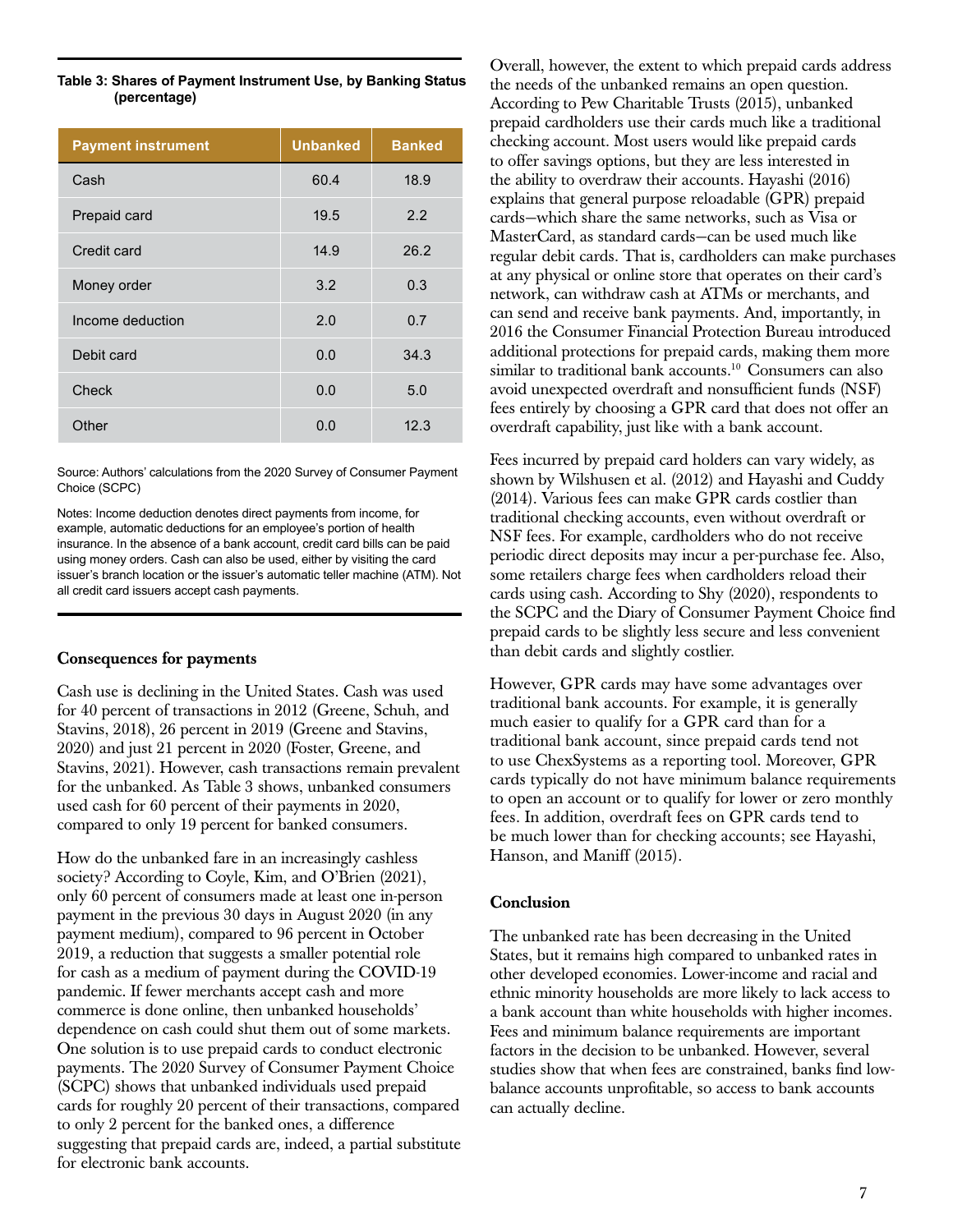It is also important to point out that many of the studies we cite, even the most recent, might not fully reflect the fast speed at which the payments landscape is evolving and the consequences of such changes for the unbanked. The move away from cash and the increasing tendency to shop remotely might increase the costs of exclusion for the unbanked. At the same time, the proliferation of fintech products could make access to a traditional bank account less essential for US households provided they have access to the internet.

The most effective way to reduce financial exclusion remains an open question. Several existing initiatives and proposals could be interesting topics of study. For example, the Cities for Financial Empowerment Fund's Bank On project promotes the use of low-cost commercial bank accounts (Federal Reserve Bank of St. Louis, 2021). Baradaran (2015) proposes reintroducing postal banking. The Board of Governors of the Federal Reserve System (2022) paper on the potential costs and benefits of a US central bank digital currency (CBDC) says, "Further study would be helpful to assess the potential for CBDC to expand financial inclusion, including cases targeted to underserved and lower income households." Finally, it is possible that private market initiatives, such as continued innovation with GPR cards, will lead to better and cheaper substitutes for bank accounts.

### Endnotes

- 1. The Federal Deposit Insurance Corporation (FDIC) Survey of Household Use of Banking and Financial Services has become a standard reference on access to bank accounts in the United States because of the survey's large sample size and its focus on bank account ownership.
- 2. For example, the FDIC (2020) reports that the probability of being unbanked rises to 23.3 percent if annual household income is lower than \$15,000 and 13.8 percent if the householder was Black.
- 3. A typical overdraft fee at the largest banks in the United States is \$35, although some banks have recently reduced these fees. See Horowitz and Liang (2022).
- 4. The FDIC defines "alternative financial services" as those offered by providers that operate outside of federally insured banks and thrifts. Examples are check-cashing outlets, money transmitters, car title lenders, payday loan stores, pawnshops, and rent-to-own stores.
- 5. For example, suppose an individual has an account balance of \$100. In one day, she makes a payment of \$20 in the morning, \$50 in the afternoon, and \$120 in the evening. If the bank processes these in order, her bank account becomes overdrawn only when the third payment is made, and so she would pay one overdraft fee of, to use a common example, \$35. But if the bank processes the largest payment first, her bank account is overdrawn on the first transaction and thus incurs three \$35 fees upon processing the subsequent two payments, for a total of \$105 in fees.
- 6. ChexSystems generally keeps a closed account on its database for a period of five years from the report date. Some banks choose not to use ChexSystems or decide to apply a shorter time horizon for consideration of involuntary account closures.
- 7. SIPP reports data on the socioeconomic, demographic, and financial characteristics of households in the United States.
- 8. The FDIC survey collects data at the household, not individual, level. The race or ethnicity of a household is determined by that of the owner or renter of the home. We drop the category "Native Hawaiian or Other Pacific Islander" because the sample size in 2019 is too small to produce a precise estimate.
- 9. Moreover, the dataset in Yogo, Whitten, and Cox (2021) is restricted to people who are 50–59 years old, so their results might not apply beyond that age cohort.
- 10. These rules covered reimbursement of funds on lost or stolen cards, error resolution and investigation, upfront fee disclosures, and access to account information. See 81 FR 83934 at [https://www.consumerfinance.gov/](https://www.consumerfinance.gov/rules-policy/final-rules/prepaid-accounts-under-electronic-fund-transfer-act-regulation-e-and-truth-lending-act-regulation-z/) [rules-policy/final-rules/prepaid-accounts-under-electronic](https://www.consumerfinance.gov/rules-policy/final-rules/prepaid-accounts-under-electronic-fund-transfer-act-regulation-e-and-truth-lending-act-regulation-z/)[fund-transfer-act-regulation-e-and-truth-lending-act](https://www.consumerfinance.gov/rules-policy/final-rules/prepaid-accounts-under-electronic-fund-transfer-act-regulation-e-and-truth-lending-act-regulation-z/)[regulation-z/.](https://www.consumerfinance.gov/rules-policy/final-rules/prepaid-accounts-under-electronic-fund-transfer-act-regulation-e-and-truth-lending-act-regulation-z/)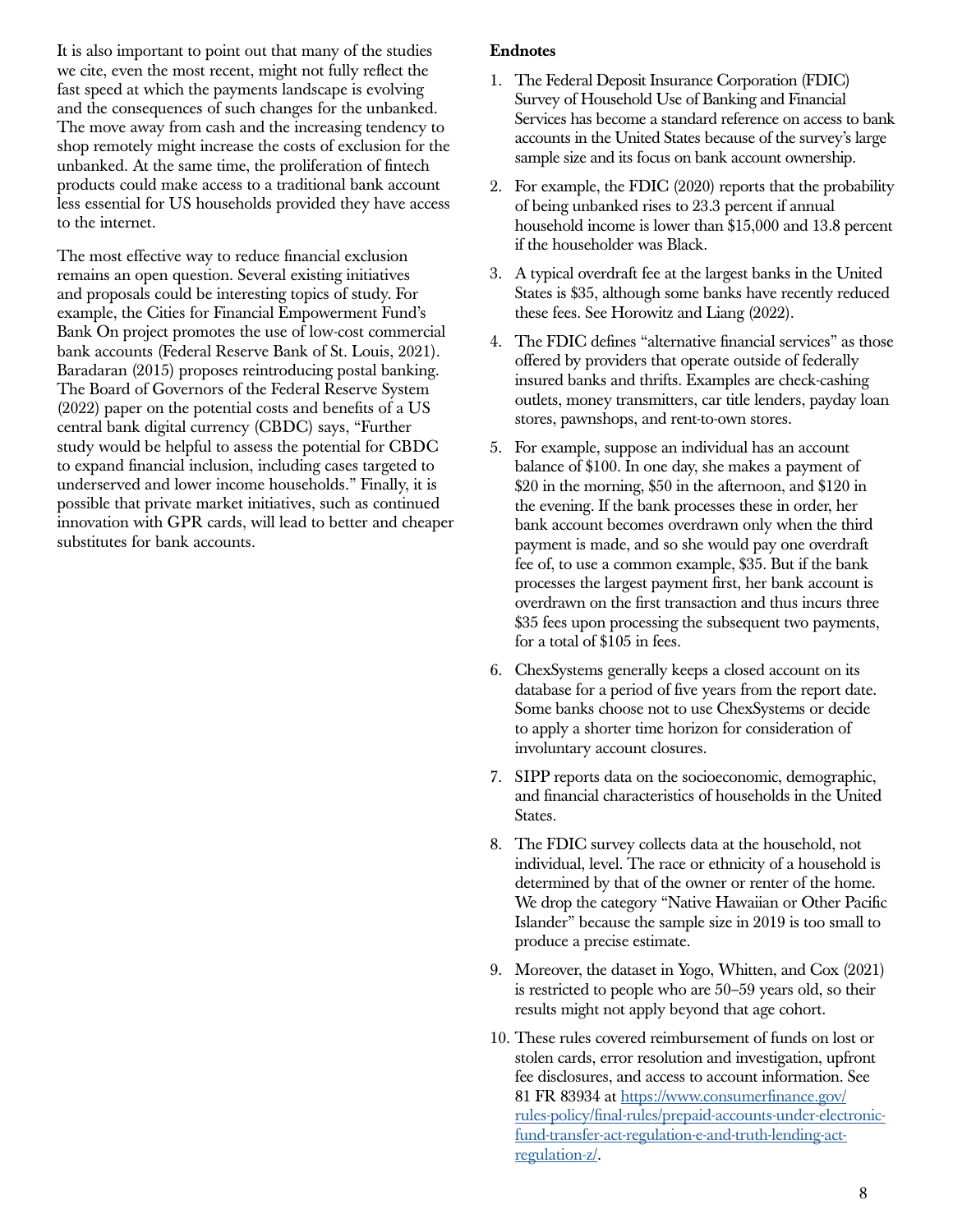# References

Aliprantis, Dionissi, Daniel R. Carroll, and Eric R. Young. 2019. "What Explains Neighborhood Sorting by Income and Race?" Working Paper 18-08R. Federal Reserve Bank of Cleveland.<https://doi.org/10.26509/frbc-wp-201808r>.

Amuedo-Dorantes, Catalina, and Cynthia Bansak. 2006. "Money Transfers among Banked and Unbanked Mexican Immigrants." Southern Economic Journal 73 (2): 374–401. <https://doi.org/10.1002/j.2325-8012.2006.tb00777.x>.

Baradaran, Mehrsa. 2015. How the Other Half Banks: Exclusion, Exploitation, and the Threat to Democracy. How the Other Half Banks. Harvard University Press. [https://doi.org/10.4159/9780674495425.](https://doi.org/10.4159/9780674495425)

Barr, Michael S. 2012. No Slack: The Financial Lives of Low-Income Americans. Washington: Brookings Institution Press.<https://muse.jhu.edu/book/29038>.

Berre, Stein, Kristian Blickle, and Rajashri Chakrabarti. 2021. "Banking the Unbanked: The Past and Future of the Free Checking Account." Liberty Street Economics (blog). June 30, 2021. [https://libertystreeteconomics.newyorkfed.](https://libertystreeteconomics.newyorkfed.org/2021/06/banking-the-unbanked-the-past-and-future-of-the-free-checking-account/) [org/2021/06/banking-the-unbanked-the-past-and-future-of](https://libertystreeteconomics.newyorkfed.org/2021/06/banking-the-unbanked-the-past-and-future-of-the-free-checking-account/)[the-free-checking-account/](https://libertystreeteconomics.newyorkfed.org/2021/06/banking-the-unbanked-the-past-and-future-of-the-free-checking-account/).

Board of Governors of the Federal Reserve System. 2019. "Perspectives from Main Street: Bank Branch Access in Rural Communities." Board of Governors of the Federal Reserve System. [https://www.federalreserve.gov/](https://www.federalreserve.gov/publications/november-2019-bank-branch-access-in-rural-communities.htm) [publications/november-2019-bank-branch-access-in-rural](https://www.federalreserve.gov/publications/november-2019-bank-branch-access-in-rural-communities.htm)[communities.htm.](https://www.federalreserve.gov/publications/november-2019-bank-branch-access-in-rural-communities.htm)

———. 2022. "Money and Payments: The US Dollar in the Age of Digital Transformation." Board of Governors of the Federal Reserve System. [https://www.federalreserve.gov/](https://www.federalreserve.gov/publications/january-2022-cbdc.htm) [publications/january-2022-cbdc.htm.](https://www.federalreserve.gov/publications/january-2022-cbdc.htm)

Brainard, Lael. 2020. "The Future of Retail Payments in the United States: A Speech at the FedNow Service Webinar, Washington, D.C. (via Webcast)." Speech. Board of Governors of the Federal Reserve System. [https://ideas.](https://ideas.repec.org/p/fip/fedgsq/88524.html) [repec.org/p/fip/fedgsq/88524.html.](https://ideas.repec.org/p/fip/fedgsq/88524.html)

Campbell, Dennis, F. Asís Martínez-Jerez, and Peter Tufano. 2012. "Bouncing out of the Banking System: An Empirical Analysis of Involuntary Bank Account Closures." Journal of Banking & Finance 36 (4): 1224–35. [https://doi.](https://doi.org/10.1016/j.jbankfin.2011.11.014) [org/10.1016/j.jbankfin.2011.11.014](https://doi.org/10.1016/j.jbankfin.2011.11.014).

Caskey, John P. 1994. Fringe Banking: Check-Cashing Outlets, Pawnshops, and the Poor. Russell Sage Foundation.

———. 1997. "Lower Income Americans, Higher Cost Financial Services." Report no. 22. Filene Research Institute. [https://filene.org/learn-something/reports/lower-income](https://filene.org/learn-something/reports/lower-income-americans-higher-cost-financial-services)[americans-higher-cost-financial-services](https://filene.org/learn-something/reports/lower-income-americans-higher-cost-financial-services).

———. 2002. "Bringing Unbanked Households Into the Banking System." Brookings. [https://www.brookings.edu/](https://www.brookings.edu/articles/bringing-unbanked-households-into-the-banking-system/) [articles/bringing-unbanked-households-into-the-banking](https://www.brookings.edu/articles/bringing-unbanked-households-into-the-banking-system/)[system/](https://www.brookings.edu/articles/bringing-unbanked-households-into-the-banking-system/).

Célerier, Claire, and Adrien Matray. 2019. "Bank-Branch Supply, Financial Inclusion, and Wealth Accumulation." The Review of Financial Studies 32 (12): 4767–4809. [https://doi.org/10.1093/rfs/hhz046.](https://doi.org/10.1093/rfs/hhz046)

CFPB. 2016. "Prepaid Accounts under the Electronic Fund Transfer Act (Regulation E) and the Truth In Lending Act (Regulation Z)." Consumer Financial Protection Bureau. [https://www.consumerfinance.gov/rules-policy/final-rules/](https://www.consumerfinance.gov/rules-policy/final-rules/prepaid-accounts-under-electronic-fund-transfer-act-regulation-e-and-truth-lending-act-regulation-z/) [prepaid-accounts-under-electronic-fund-transfer-act](https://www.consumerfinance.gov/rules-policy/final-rules/prepaid-accounts-under-electronic-fund-transfer-act-regulation-e-and-truth-lending-act-regulation-z/)[regulation-e-and-truth-lending-act-regulation-z/](https://www.consumerfinance.gov/rules-policy/final-rules/prepaid-accounts-under-electronic-fund-transfer-act-regulation-e-and-truth-lending-act-regulation-z/).

Coyle, Kelsey, Laura Kim, and Shaun O'Brien. 2021. "Consumer Payments and the COVID-19 Pandemic: The Second Supplement to the 2020 Findings from the Diary of Consumer Payment Choice." Federal Reserve Bank of San Francisco. [https://www.frbsf.org/cash/publications/fed](https://www.frbsf.org/cash/publications/fed-notes/2021/february/consumer-payments-covid-19-pandemic-2020-diary-consumer-payment-choice-supplement-2/)[notes/2021/february/consumer-payments-covid-19-pandemic-](https://www.frbsf.org/cash/publications/fed-notes/2021/february/consumer-payments-covid-19-pandemic-2020-diary-consumer-payment-choice-supplement-2/)[2020-diary-consumer-payment-choice-supplement-2/.](https://www.frbsf.org/cash/publications/fed-notes/2021/february/consumer-payments-covid-19-pandemic-2020-diary-consumer-payment-choice-supplement-2/)

Demirgüç-Kunt, Asli, Leora Klapper, Dorothe Singer, Saniya Ansar, and Jake Hess. 2018. Global Findex Database 2017: Measuring Financial Inclusion and the Fintech Revolution. Washington, DC: World Bank. [https://doi.](https://doi.org/10.1596/978-1-4648-1259-0) [org/10.1596/978-1-4648-1259-0](https://doi.org/10.1596/978-1-4648-1259-0).

Di Maggio, Marco, Angela Ma, and Emily Williams. 2020. "In the Red: Overdrafts, Payday Lending and the Underbanked." Working paper 28242. National Bureau of Economic Research.<https://doi.org/10.3386/w28242>.

Dlugosz, Jennifer L., Brian T. Melzer, and Donald P. Morgan. 2021. "Who Pays the Price? Overdraft Fee Ceilings and the Unbanked." Staff report 973. Federal Reserve Bank of New York. [https://fedinprint.org/item/](https://fedinprint.org/item/fednsr/92830) [fednsr/92830](https://fedinprint.org/item/fednsr/92830).

Faber, Jacob William, and Terri Friedline. 2020. "The Racialized Costs of 'Traditional' Banking in Segregated America: Evidence from Entry-Level Checking Accounts." Race and Social Problems 12 (4): 344–61. [https://doi.](https://doi.org/10.1007/s12552-020-09296-y) [org/10.1007/s12552-020-09296-y.](https://doi.org/10.1007/s12552-020-09296-y)

FDIC. 2020. "How America Banks: Household Use of Banking and Financial Services, 2019 FDIC Survey." Federal Deposit Insurance Corporation. [https://www.fdic.](https://www.fdic.gov/analysis/household-survey/index.html) [gov/analysis/household-survey/index.html.](https://www.fdic.gov/analysis/household-survey/index.html)

Federal Reserve Bank of St. Louis. 2021. "The Bank On National Data Hub: Findings from 2020." Federal Reserve Bank of St. Louis. [https://www.stlouisfed.org/](https://www.stlouisfed.org/news-releases/2021/12/22/st-louis-fed-releases-the-bank-on-national-data-hub-findings-from-2020) [news-releases/2021/12/22/st-louis-fed-releases-the-bank-on](https://www.stlouisfed.org/news-releases/2021/12/22/st-louis-fed-releases-the-bank-on-national-data-hub-findings-from-2020)[national-data-hub-findings-from-2020](https://www.stlouisfed.org/news-releases/2021/12/22/st-louis-fed-releases-the-bank-on-national-data-hub-findings-from-2020).

Foster, Kevin, Claire Greene, and Joanna Stavins. 2021. "2020 Diary of Consumer Payment Choice: Summary Results." Research Data Report 21–1. Federal Reserve Bank of Atlanta. [https://doi.org/10.29338/rdr2021-01.](https://doi.org/10.29338/rdr2021-01)

Friedline, Terri, and Zibei Chen. 2021. "Digital Redlining and the Fintech Marketplace: Evidence from US Zip Codes." Journal of Consumer Affairs 55 (2): 366–88. [https://doi.org/10.1111/joca.12297.](https://doi.org/10.1111/joca.12297)